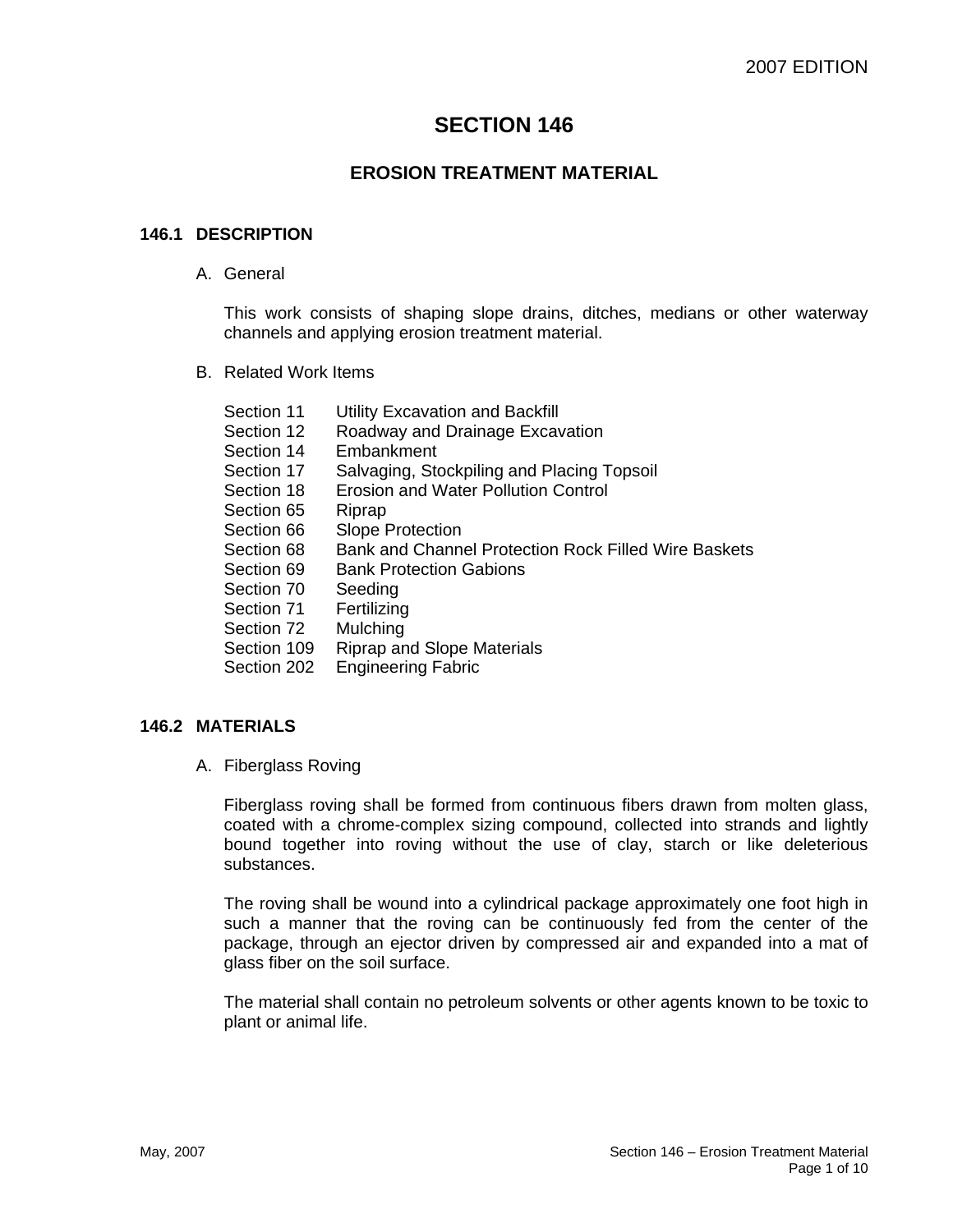B. Erosion Control Blankets or Turf Reinforcement Mats (TRMs)

## **Description**

Erosion-control blankets are biodegradable, open-weave blankets used for establishing and reinforcing vegetation on slopes, ditch bottoms and shorelines. Erosion-control blankets and TRMs, are especially useful in critical areas such as swales, long channels and slopes steeper than 3:1.

## **Design**

## **Erosion Control Blankets**

Several categories are provided with different service application and specific uses as shown in the **Erosion Control Blanket Fabric Category Table** below.

| Erosion Control Blanket Fabric Category Table |                    |                       |                         |
|-----------------------------------------------|--------------------|-----------------------|-------------------------|
| Category                                      | <b>Service</b>     | <b>Use</b>            | <b>Acceptable Types</b> |
|                                               | <b>Application</b> |                       |                         |
| 1                                             | Very Temporary     | Flat areas, shoulder  | Straw, wood fiber,      |
|                                               |                    | drain outlets,        | rapidly degradable      |
|                                               |                    | roadway shoulders,    | netting on one side     |
|                                               |                    | lawns, mowed          |                         |
|                                               |                    | areas.                |                         |
| $\overline{2}$                                | <b>One Season</b>  | Slopes 3:1 and        | Straw, wood fiber,      |
|                                               |                    | steeper less than 50  | netting on one side     |
|                                               |                    | ft long, ditches with |                         |
|                                               |                    | gradients 2% or       |                         |
|                                               |                    | less, flow velocities |                         |
|                                               |                    | less than 5.0 fps.    |                         |
| 3                                             | One Season         | Slopes 3:1 and        | Straw, wood fiber,      |
|                                               |                    | steeper, more than    | netting on one side     |
|                                               |                    | 50 ft long, ditches   |                         |
|                                               |                    | with gradients 3%     |                         |
|                                               |                    | or less, flow         |                         |
|                                               |                    | velocities less than  |                         |
|                                               |                    | $6.5$ fps.            |                         |
| $\overline{4}$                                | Semipermanent      | Ditches with          | Straw/coconut,          |
|                                               |                    | gradients 4% or       | wood fiber, netting     |
|                                               |                    | less, flow velocities | on two sides            |
|                                               |                    | less than 8.0 fps,    |                         |
|                                               |                    | flow depth 6 inches   |                         |
|                                               |                    | or less.              |                         |
| 5                                             | Semipermanent      | Ditches with          | Coconut fiber,          |

# **Erosion Control Blanket Fabric Category Table**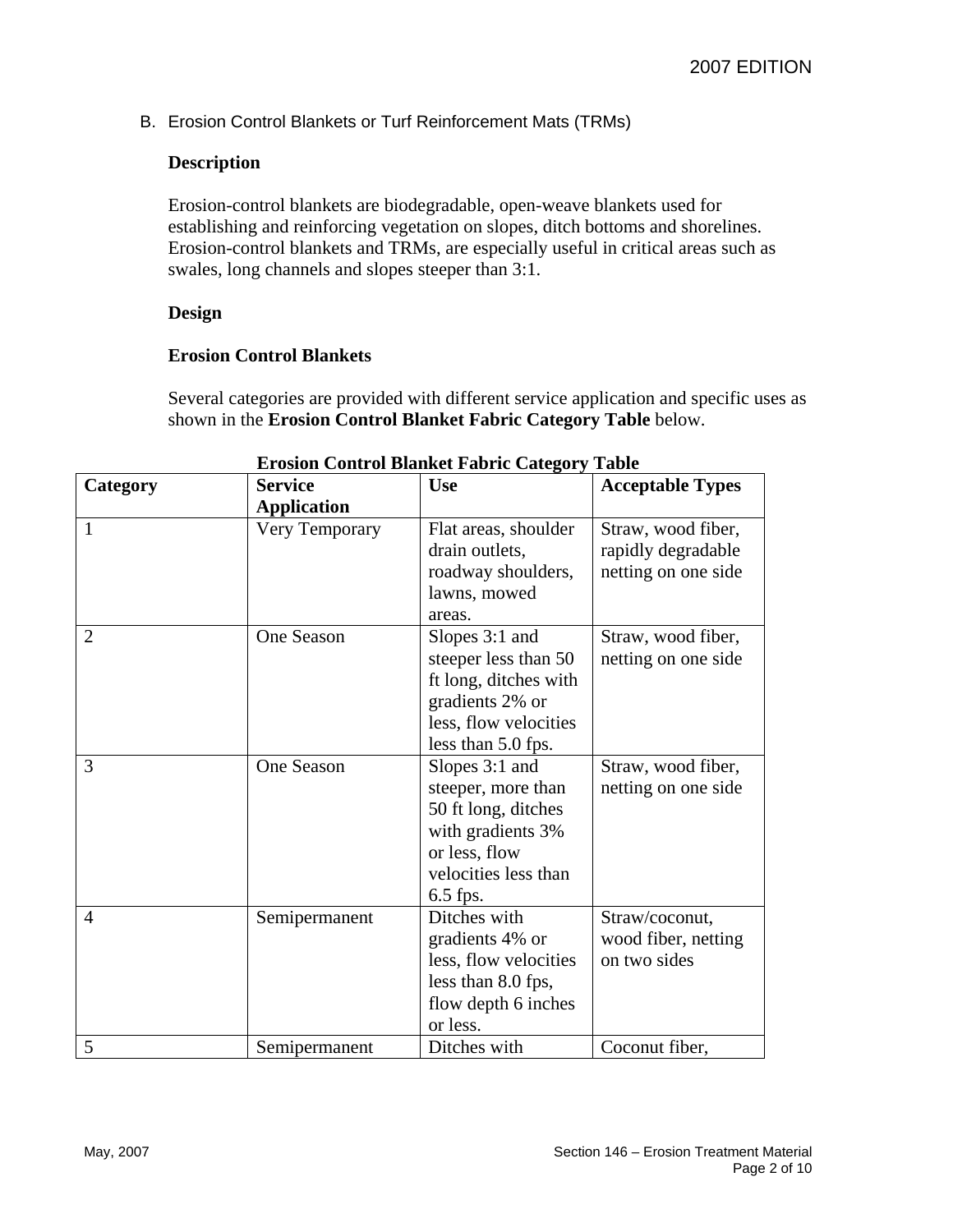|  | gradients 8% or       | netting on two sides |
|--|-----------------------|----------------------|
|  | less, flow velocities |                      |
|  | less than 15.0 fps    |                      |
|  | and flow depth less   |                      |
|  | than 8 inches,        |                      |
|  | watercourse banks     |                      |
|  | within the normal     |                      |
|  | flow elevation.       |                      |

Erosion-control blankets shall consist of a uniform web of interlocking fibers with net backing. The blanket shall be of uniform thickness, with the material fibers being evenly distributed over the area of the blanket. The blankets shall be porous enough to promote plant growth yet shield the underlying soil surface from erosion. All material shall have been properly cured to achieve curled and barbed fibers. All blankets shall be smolder resistant.

The net backing on each blanket shall consist of polypropylene mesh. For Category 1 blankets, the net backing should start to decompose after one month with 80% breakdown occurring within three months. For Category 2 and 3 blankets, the netting should contain sufficient UV stabilization for breakdown to occur within a normal growing season. For Category 4 and 5 blankets, the netting should be UV stabilized to provide a service life of two to three years.

Install erosion-control blankets per manufacturer's recommendations.

## **Turf-Reinforcement Mats (TRMs)**

Turf-reinforcement mats are synthetic, non-degradable mats that are usually buried to add stability to soils. They come in a wide range of designs and have been proven to be valuable on slopes and in channel-lining applications.

TRMs consisting of non-degradable , three-dimensional matrix materials should be used with expected velocities of 15 fps and shear stress of 8lbs/sf. Beyond these velocities and shears, vegetated structures such as articulated block, cable concrete and cribwalls, should be considered.

Install TRMs per manufacturer's recommendations.

## **Maintenance**

Inspect erosion-control blankets and TRMs periodically, and after rainstorms to check for rill erosion, dislocation or failure. Where erosion is observed, repair or replace fabric.

Continue inspections until vegetation is established.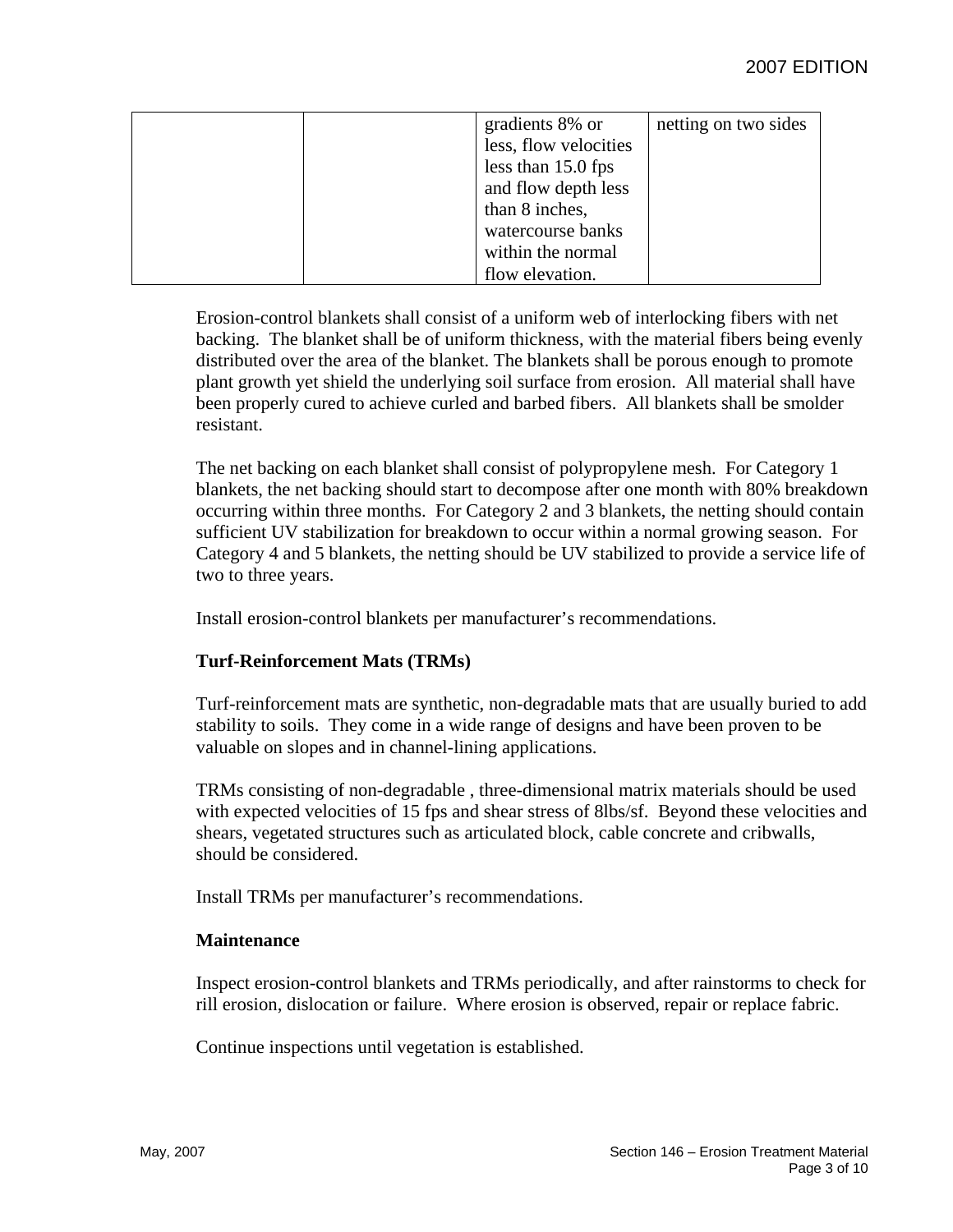If washout occurs, repair the slope grade, reseed and reinstall fabric.

C. Staples

Staples shall be U-shaped and shall be approximately six inches long and one inch wide. Staples shall be 11 gage or heavier ungalvanized steel wire. Where 11 gage staples cannot be driven without bending, 9 gage or heavier ungalvanized steel wire staples will be required.

D. T-pins

T-pins shall be #6 bright wire T-pins consisting of a 12-inch long top bar and a minimum 9-inch leg. The top bar may be welded to the top at the side of the 9-inch leg or the T-pins may be machine bent to the proper configuration.

E. Erosion Bales

Erosion bales shall consist of hay or straw bales substantially free of weeds and a nominal size of 15 inches x 18 inches x 4 feet.

F. Erosion Bale Anchors

Erosion bales shall be anchored with #4 rebar 3 feet long or with 2 inch x 2 inch x 3 feet wood pegs.

G. G. Silt Fence

#### **Description**

A silt fence is a temporary barrier designed to retain sediment on the construction site. It consists of a geotextile attached to supporting posts that are trenched into the ground. The fence retains sediment primarily by retarding flow and promoting deposition on the uphill side of the fence. Runoff is also filtered as it passes through the geotextile.

#### **Design**

Install silt fences on the contour and construct so that flow cannot bypass the ends.

Ensure that the drainage area is no greater than ¼ acre per 100 feet of fence.

The use of silt fence as a sediment barrier shall not be used in areas of concentrated flow, such as ditches.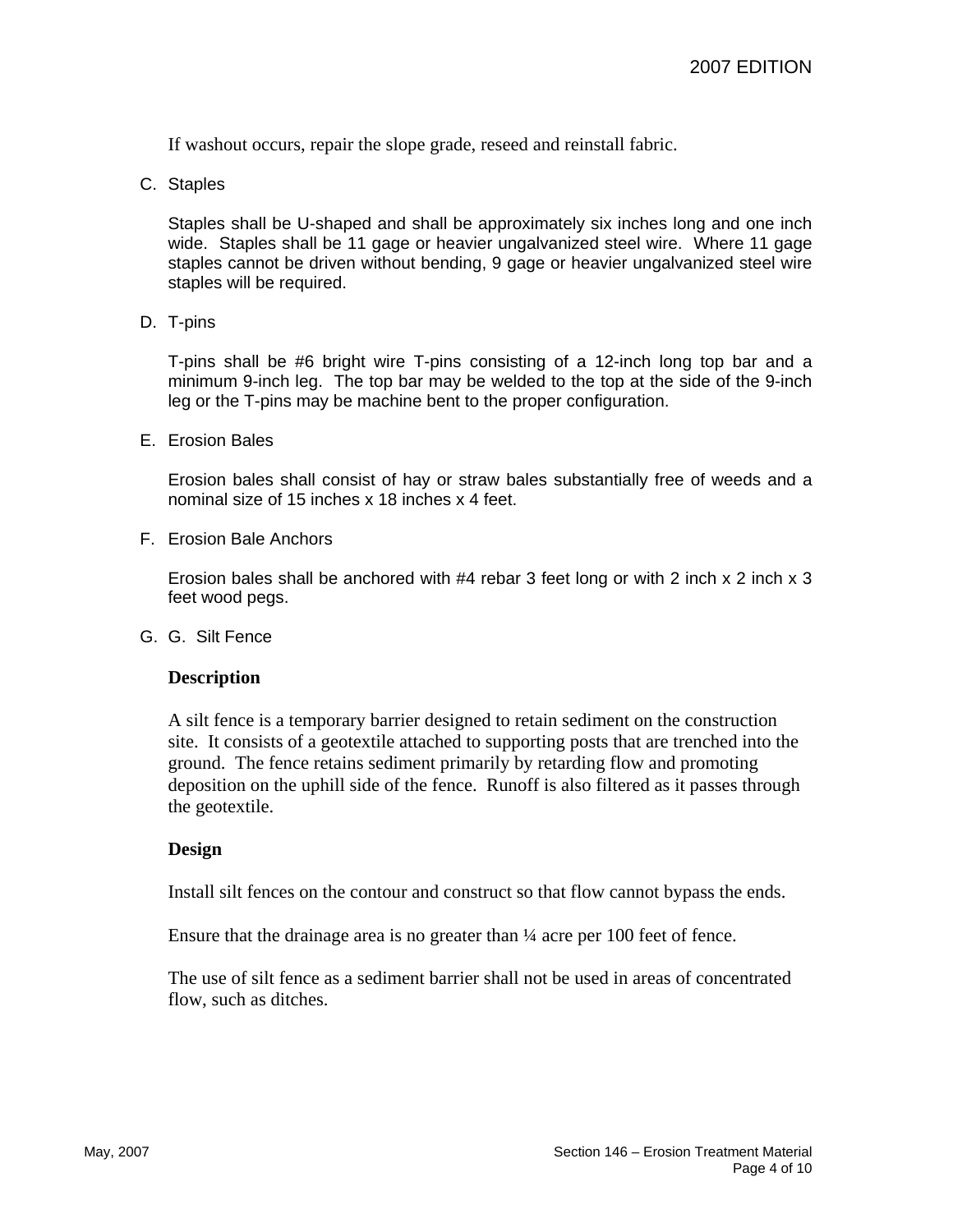Ensure that the depth of impounded water does not exceed 2 feet at any point along the fence.

The fence must be tied into the slope so that the base of the fence is above the design storage depth.

When plastic mesh is used on the heavy duty silt fence, the mesh backing shall be joined to the geotextile at the top with two rows of stitching.

A 1 foot high by 2 foot wide berm of compost can be placed at the base of the sediment fence over the fabric lip. Placing the compost over the fabric fence lip eliminates the need to trench and bury the fabric. The compost particle sizes shall be the following: 3 inch-100% passing, 1 inch-90% to 100% passing, ¾ inch-70% to 100% passing, ¼ inch-30% to 75% passing, maximum particle length of 6 inches.

Alternately, a compost berm may be placed in lieu of silt fence. The berm shall be a minimum of 2 feet high by 4 feet wide. The particle sizes shall be the following: 3 inch-100% passing, 1 inch-90% to 100% passing, ¾ inch-70% to 100% passing, ¼ inch-30% to 75% passing, maximum particle length of 6 inches.

Maximum allowable slope lengths contributing runoff to a silt fence are listed in the **Silt Fence Slope Criteria Table**.

| bin Fence blope Criteria Table |                             |  |
|--------------------------------|-----------------------------|--|
| <b>Constructed Slope</b>       | <b>Maximum Slope Length</b> |  |
|                                | (feet)                      |  |
| 2H:1V                          | 50                          |  |
| 3H:1V                          | 75                          |  |
| 4H:1V                          | 125                         |  |
| 5H:1V                          | 175                         |  |
| Flatter than 5H:1V             | 200                         |  |

**Silt Fence Slope Criteria Table** 

## **Types**

The following three types of silt fences are designated for use based on conditions. For details on each type of fence see the **Silt Fence Specifications Table**.

*Heavy Duty*: Use at locations where extra strength is required, such as near water bodies; on areas with unstable wetland soils, steep slopes, highly erodible soils or high runoff; and on areas that are inaccessible to equipment.

*Preassembled*: For light-duty applications, to protect temporary construction or to supplement the other types of silt fence. This type is installed with plow-type equipment with pre-attached stakes spread at 6 to 8 foot intervals.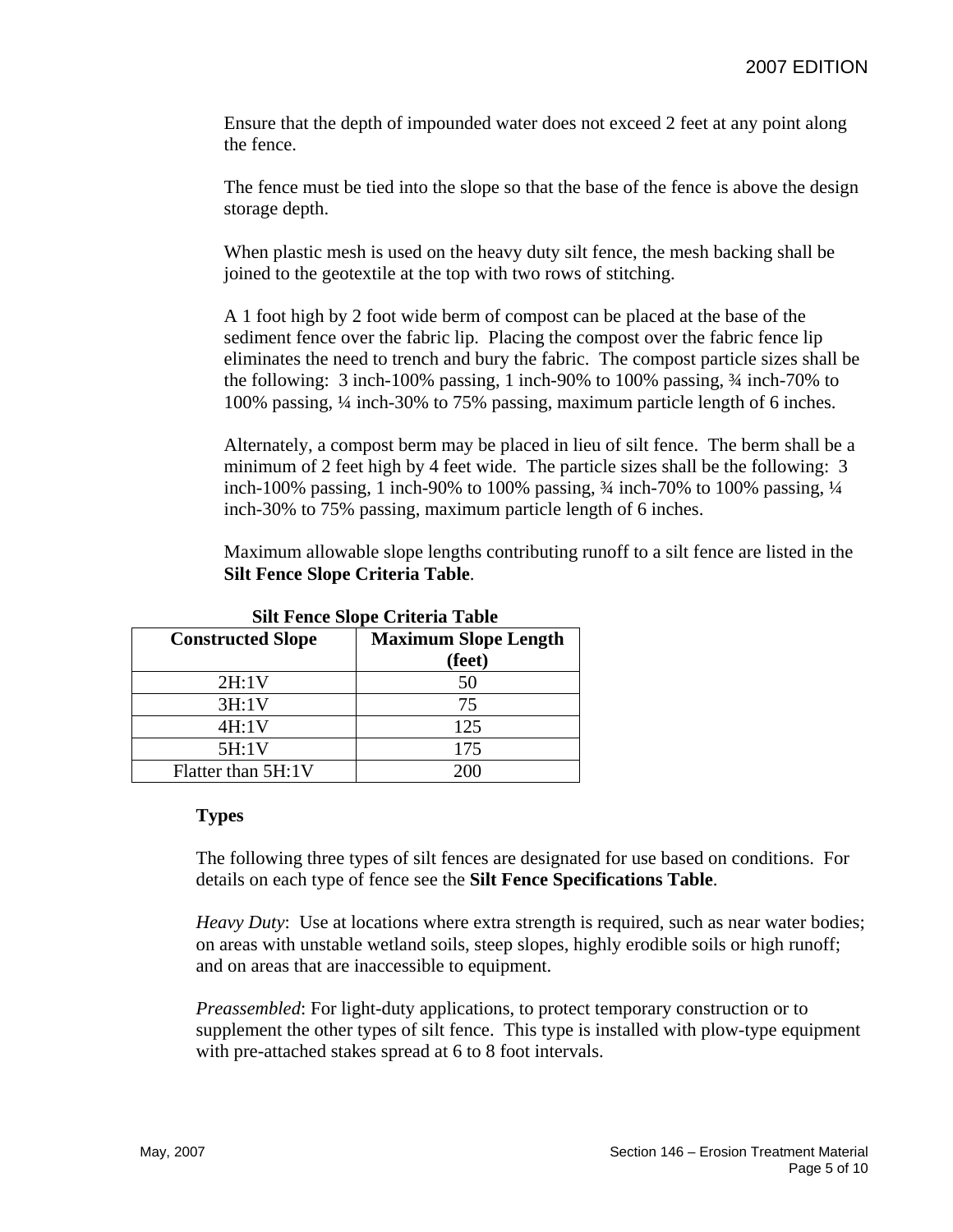*Machine-Sliced Installation:* Appropriate for general use during site grading and to protect critical areas.

| <b>Heavy Duty</b>                             |                                                                                | <b>Machine Sliced</b> | <b>Preassembled</b>                                          |                                                               |
|-----------------------------------------------|--------------------------------------------------------------------------------|-----------------------|--------------------------------------------------------------|---------------------------------------------------------------|
| <b>Description</b>                            | Composite of mesh<br>backing, posts,<br>geotextile and<br>fasteners, assembled |                       | Machine installed<br>geotextile fastened<br>to posts on site | Ready-to-install<br>geotextile attached<br>to driveable posts |
| <b>Geotextile</b>                             |                                                                                |                       |                                                              |                                                               |
| Type                                          | Woven                                                                          |                       | Woven<br>Monofilament                                        | Woven                                                         |
| Width                                         | 48 inches                                                                      |                       | 36 inches                                                    | 36 inches                                                     |
| <b>Grab Tensile ASTM</b><br>C <sub>4632</sub> | 100 lb. minimum                                                                |                       | 130 lb. minimum                                              | 100 lb. minimum                                               |
| <b>Apparent Opening</b><br>Size ASTM D4751    | #20-70 sieve                                                                   |                       | #30-40 sieve                                                 | #20-70 sieve                                                  |
| <b>UV Stability ASTM</b>                      | 70 percent                                                                     |                       | 70 percent                                                   | 70 percent                                                    |
| D4355 500 hours                               | minimum                                                                        |                       | minimum                                                      | minimum                                                       |
| <b>Flow Rate ASTM</b><br>D4491 gal/min/sf     | <b>NA</b>                                                                      |                       | $100$ gal/min/sf                                             | <b>NA</b>                                                     |
| <b>Top Fastening</b>                          | 6-inch overlap, top                                                            |                       | Selvaged edge                                                | Sewn-in cord                                                  |
| Component                                     | of mesh backing                                                                |                       |                                                              |                                                               |
|                                               |                                                                                |                       |                                                              |                                                               |
| <b>Net Backing</b>                            |                                                                                |                       |                                                              |                                                               |
| Material                                      | Woven<br>wire<br>mesh                                                          | Plastic<br>mesh       | <b>NA</b>                                                    | <b>NA</b>                                                     |
| <b>Steel Wire Gauge</b>                       | 14 min.                                                                        | <b>NA</b>             | <b>NA</b>                                                    | <b>NA</b>                                                     |
| Max. Mesh Opening                             | 6 inches                                                                       | 2 inches              | <b>NA</b>                                                    | <b>NA</b>                                                     |
|                                               |                                                                                |                       |                                                              |                                                               |
| <b>Rope for Ditch</b><br><b>Check</b>         |                                                                                |                       |                                                              |                                                               |
| Type                                          | <b>NA</b>                                                                      |                       | Polyethylene                                                 | <b>NA</b>                                                     |
| Diameter                                      | <b>NA</b>                                                                      |                       | 5/8-inch minimum                                             | NA                                                            |
|                                               |                                                                                |                       |                                                              |                                                               |
| <b>Posts</b>                                  |                                                                                |                       |                                                              |                                                               |
| Material                                      | Steel T-post                                                                   |                       | Steel T-post with<br>welded plate                            | Wood                                                          |
| Minimum Size                                  | $1.26$ lbs/in/ft                                                               |                       | $1.26$ lbs/in/ft                                             | $2 \times 2$ inch                                             |
| Minimum Length                                | 5 feet                                                                         |                       | 5 feet                                                       | 5 feet                                                        |

# **Silt Fence Specifications Table**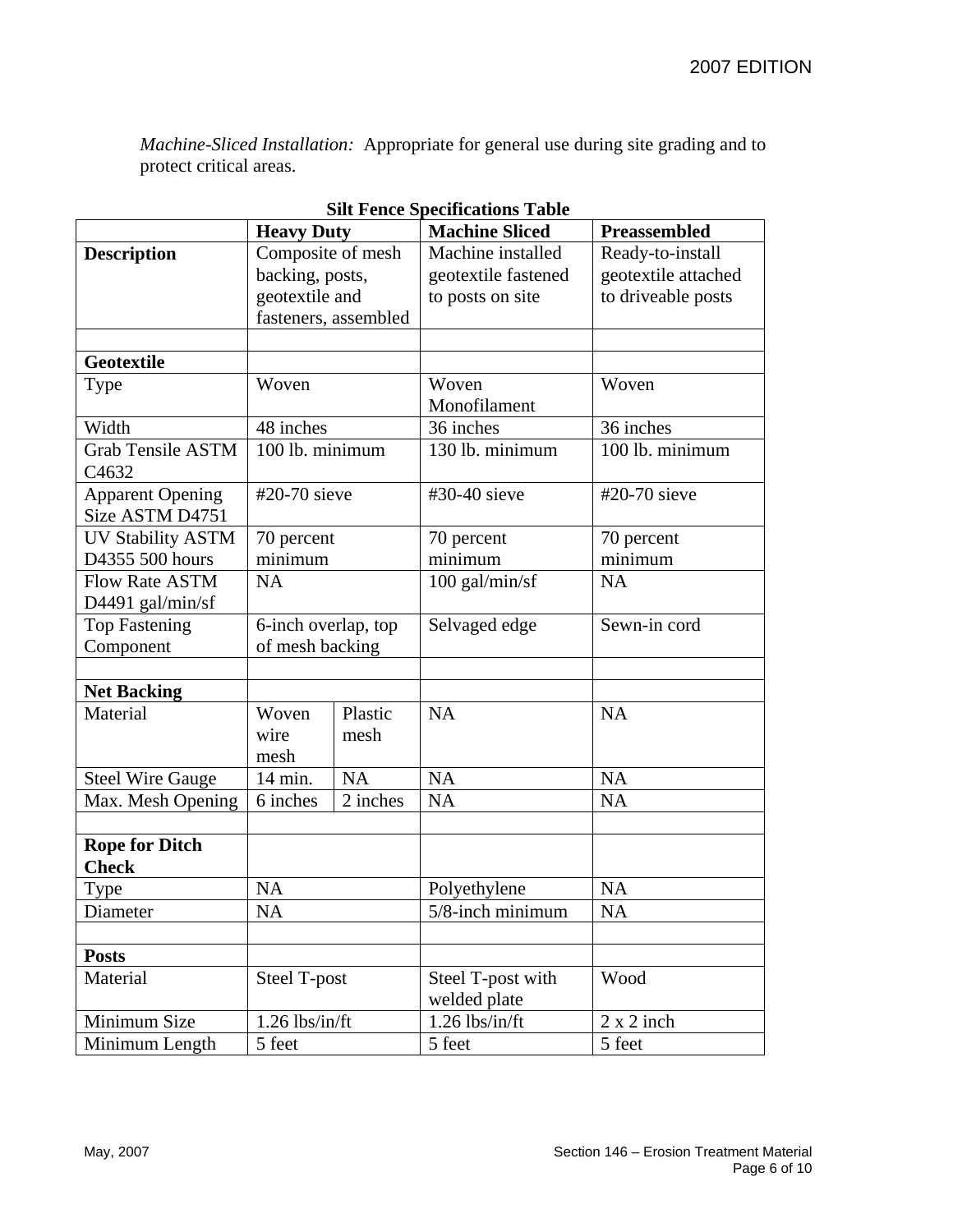| Min. Embedment           | 24 inches        | 24 inches            | 18 inches   |
|--------------------------|------------------|----------------------|-------------|
| <b>Maximum Spacing</b>   | 8 feet           | 6 feet               | 6 feet      |
| Post Fastener            | U-shaped clips   | Plastic zip ties, 50 | Gun staples |
|                          |                  | lb. tensile strength |             |
| <b>Minimum Fasteners</b> | 3(for both woven | 3                    |             |
| per post                 | wire and mesh)   |                      |             |
| Minimum Fastener         | 2 foot           | 1 foot               | 1 foot      |
| Spacing on post          |                  |                      |             |

## See the **Silt Fence Detail 146-1.**

#### **Maintenance**

Inspect silt fences at least once a week and after each rainfall, or as required by the NPDES permit. Make any required repairs immediately. Repair scoured areas on the back side of the fence at this time to prevent future problems.

Replace silt fence fabric that has torn, collapsed, decomposed or otherwise become ineffective within 24 hours of discovery.

Remove silt deposits once they reach 30 percent of the height of the fence to provide storage volume for the next rain and to reduce pressure on the fence.

Silt fences are to be removed upon stabilization of the contributing drainage area. Accumulated sediment may be spread to form a surface for turf or other vegetation establishment, or disposed of elsewhere. The area should be reshaped to permit natural drainage.

## **146.3 CONSTRUCTION REQUIREMENTS**

#### A. General

This work shall be done as soon as possible after finish grading and topsoiling is completed and, if practical, prior to seeding, fertilizing and mulching of adjacent areas.

Seasonal limitations on the installation of erosion treatment materials shall be as described in Section 70.3.

The Contractor is responsible for inspecting the erosion control materials and measures on a regular basis and after every runoff event during the construction period to insure proper function. The Contractor shall maintain areas where erosion materials and measures have been used until work on the project has been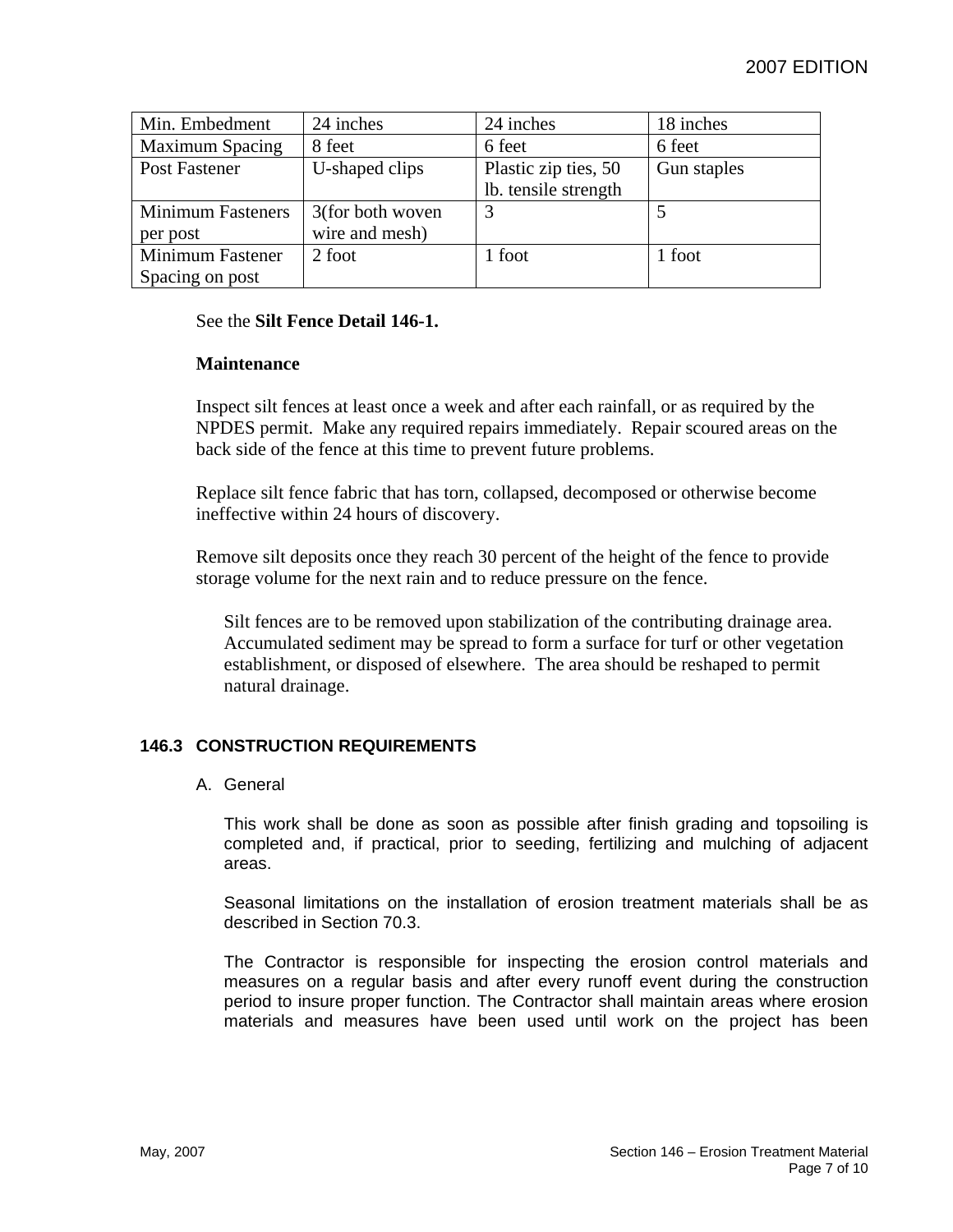completed and accepted. Prior to final acceptance of work, the Contractor shall repair and replace any damaged areas to the satisfaction of the Engineer.

At the end of the 2-year warranty period, the Engineer and Contractor shall inspect the erosion control devices and will determine whether or not erosion control should be removed. Removal will be at the Contractors expense. If vegetated areas are disturbed by the removal, they shall be restored at the Contractors expense. If the Engineer determines that erosion control should remain, then the City shall remove the erosion control when vegetation adequately established.

- B. Preparation of Areas to be treated
	- 1. Shaping

Ditches and drainages shall be reshaped to their typical section or to the ditch liner material. Material shall be laid in ditches and drainages to the widths specified.

When watercourses leading out of ditches are shallow or not well defined, special channels shall be constructed and undercut to allow for placement of topsoil.

The material shall be placed below edges of channels and excavated material drifted back away from the edges of the material to direct flow directly into the treated waterway.

2. Top soiling

Topsoil shall be spread to the depths specified over reshaped areas in accordance with Section 17 - Salvaging, Stockpiling and Placing Topsoil.

3. Condition Of Finished Surface

Rocks or clods over 1 1/2 inches in diameter and other foreign material shall be removed prior to placing material.

C. Seeding, Fertilizing and Mulching

Immediately after the area to be treated has been shaped and smoothed and prior to placing, the areas to be treated shall be seeded and fertilized as prescribed in Sections 70 - Seeding, 71 - Fertilizing, and 72 - Mulching.

Broadcasting, raking or dragging in of seed and fertilizer will be permitted on areas where a drill cannot operate satisfactorily.

D. Application of Erosion Control Blanket or Turf Reinforcement Mat (TRM)

Install erosion control blankets and turf reinforcement mats per manufacturers recommendations.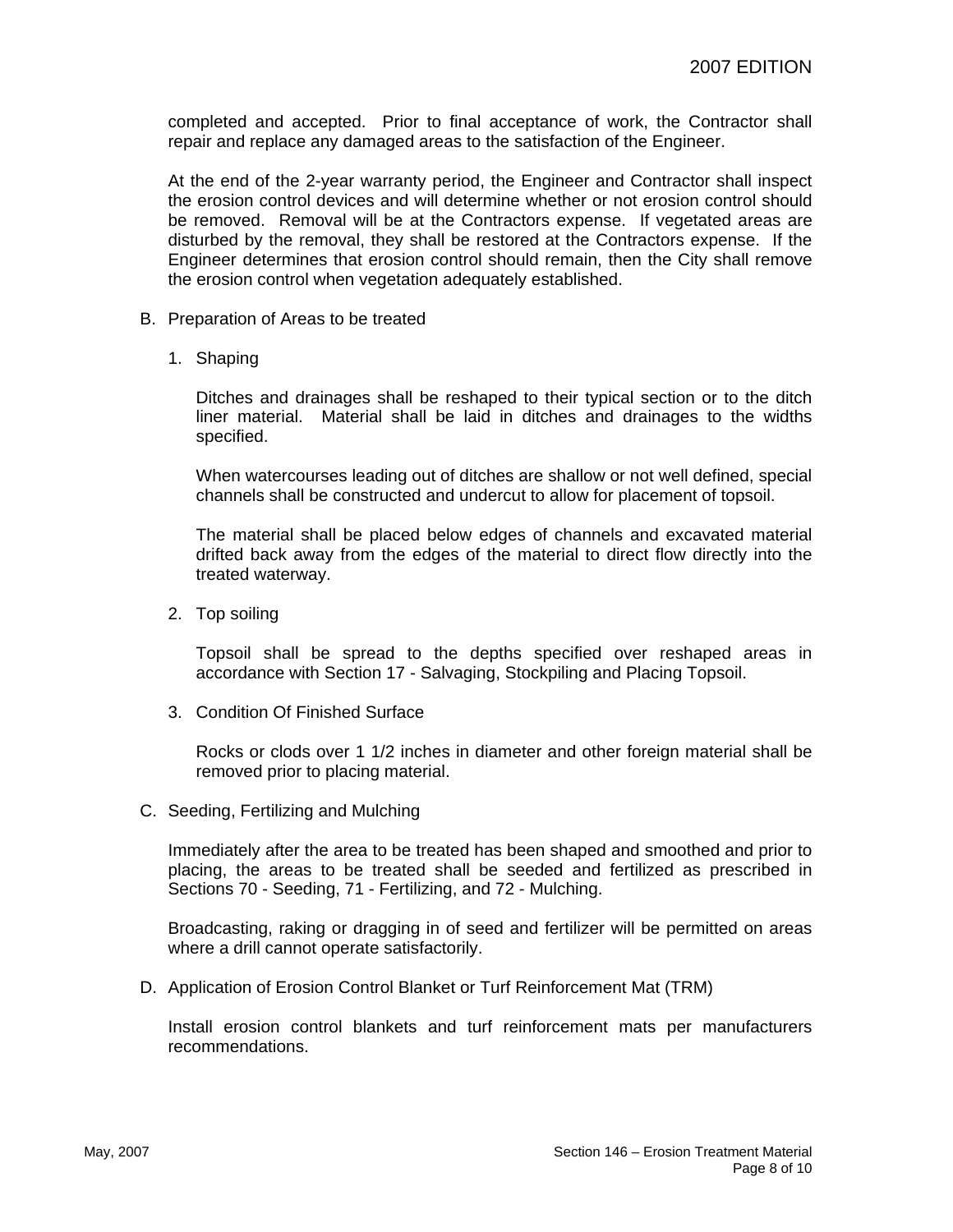E. Application Of Fiberglass Roving

Fiberglass roving shall be applied over the designated area within 24 hours after normal seeding operations have been completed. Fiberglass roving shall be spread uniformly over the designated area to form a random mat of continuous glass fibers at the rate of 0.25 to 0.35 pound per square yard. This rate may be varied as directed by the Engineer.

Fiberglass roving shall be anchored to the ground with an emulsified asphalt Type SS-1 or CS-1 applied uniformly over the glass fibers at the rate of 0.25 to 0.35 gallon per square yard. This rate may be varied as directed by the Engineer.

Placement of asphalt will not be permitted when the air temperature is lower than 40°F.

The upgrade end of the lining shall be buried to a depth of one foot to prevent undermining.

F. F. Erosion Bales

Erosion bales shall be located as specified or as determined by the Engineer.

Each erosion bale shall be anchored in place with two anchor devices.

G. Silt Fence

Silt fence intended to limit soil migration due to precipitation runoff shall be installed perpendicular to ground slope and at intervals necessary to prevent excessive soil migration by capturing the majority of waterborne soil particles and reducing the velocity of the runoff water. Such installation may include excavation of silt traps upstream of the fence as called for on the contract documents. (See the Silt Fence Slope Criteria Table, Silt Fence Specifications Table, and Standard Detail 146-1).

#### **146.4 METHOD OF MEASUREMENT**

- A. Excelsior blanket will be measured to the nearest square yard. Measurement of the overlap and top and bottom folds will not be made. Contractors shall replace excelsior blanket that is damaged from causes beyond their control and they shall add the replacement quantity to the original quantities used. Excelsior blanket damaged by actions taken by the Contractor shall be replaced by the Contractor at no additional cost.
- B. Fiber mulching will be measured to the nearest one-tenth ton of satisfactory mulch applied. Contractors shall replace fiber mulching that is damaged from causes beyond their control and the replacement quantity shall be added to the original